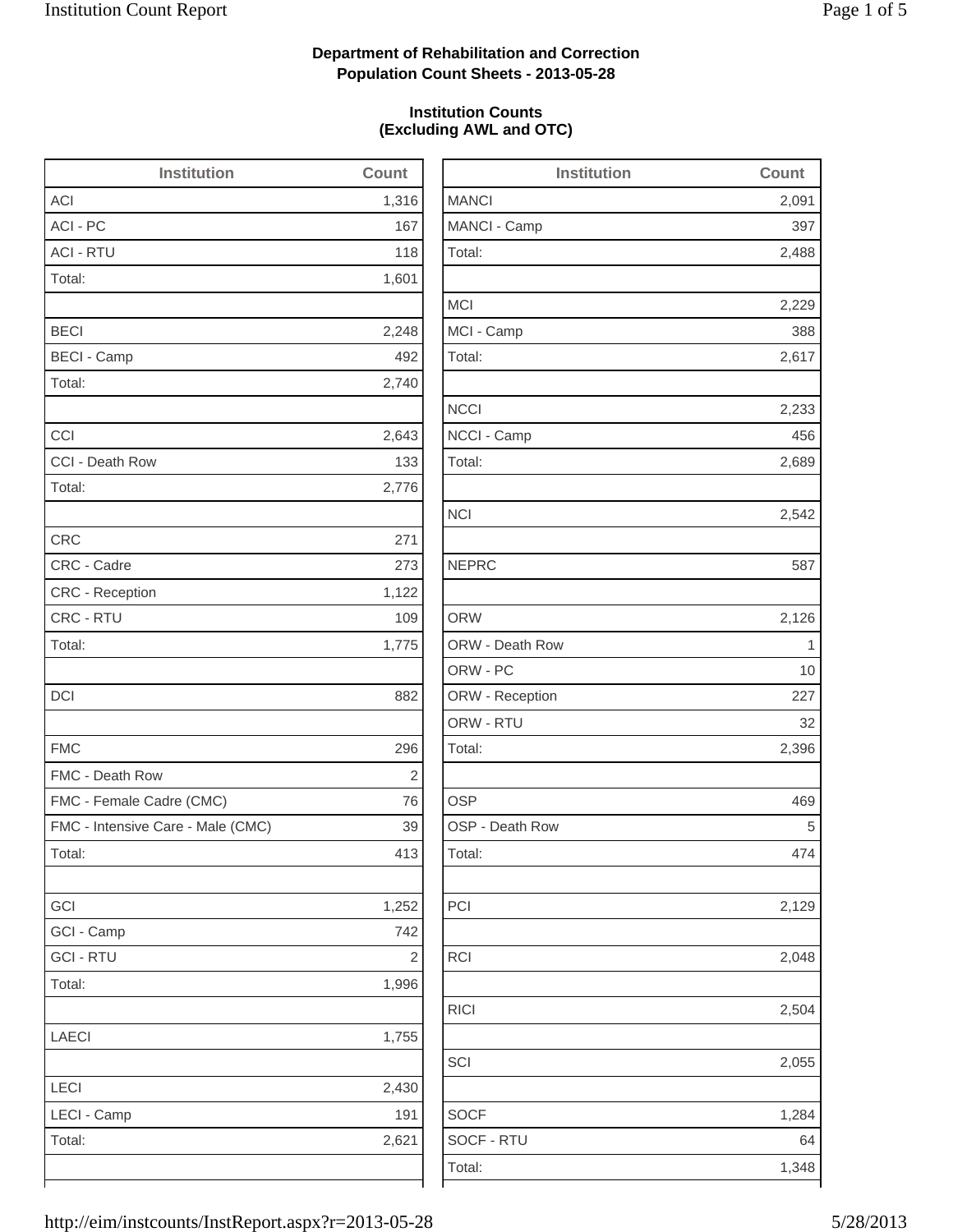### Institution Count Report Page 2 of 5

| 'age ∠ ot |  |  |  |
|-----------|--|--|--|
|-----------|--|--|--|

| LOCI                     | 2,322 |                  |                          |        |
|--------------------------|-------|------------------|--------------------------|--------|
|                          |       | <b>TCI</b>       |                          | 1,059  |
| <b>LORCI</b>             | 150   |                  |                          |        |
| <b>LORCI - Cadre</b>     | 246   | <b>TOCI</b>      |                          | 1,250  |
| <b>LORCI - Reception</b> | 1,091 |                  |                          |        |
| Total:                   | 1,487 | <b>WCI</b>       |                          | 1,377  |
|                          |       | <b>WCI - RTU</b> |                          | 51     |
| <b>MACI</b>              | 902   | Total:           |                          | 1,428  |
| MACI - Minimum           | 1,375 |                  |                          |        |
| MACI - Youth             | 31    |                  | <b>Total Population:</b> | 50,290 |
| Total:                   | 2,308 |                  |                          |        |

#### **Male Population by Security Level (Include AWL and Exclude OTC)**

| <b>Security Level</b>  |                   | <b>Body</b> | <b>AWL</b> | $(-OTC)$ | <b>Total</b> |
|------------------------|-------------------|-------------|------------|----------|--------------|
| Total Levels 3,4,5     |                   | 14.297      | 42         | 119      | 14,220       |
| <b>Total Levels 2</b>  |                   | 17.695      | 84         | 159      | 17,620       |
| <b>Total Levels 1</b>  |                   | 14.208      | 79         | 103      | 14,184       |
| <b>Total Death Row</b> |                   | 139         |            |          | 140          |
|                        | <b>Total Male</b> | 46,339      | 206        | 381      | 46,164       |

#### **Female Population by Institution (Include AWL and Exclude OTC)**

|                          |                          | $($ mclude $\pi$ ive and exclude $\sigma$ i $\sigma$ |                |             |              |
|--------------------------|--------------------------|------------------------------------------------------|----------------|-------------|--------------|
| <b>Institution</b>       |                          | <b>Body</b>                                          | <b>AWL</b>     | $(-OTC)$    | <b>Total</b> |
| <b>CRC</b>               |                          | 2                                                    | 0              | 0           | 2            |
| DCI                      |                          | 882                                                  | 10             | 6           | 886          |
| <b>FMC</b>               |                          | 7                                                    | 1              | 1           | 7            |
| FMC - Female Cadre (CMC) |                          | 76                                                   | 3              | 0           | 79           |
| <b>NEPRC</b>             |                          | 587                                                  | $\overline{7}$ | 3           | 591          |
| <b>ORW</b>               |                          | 2,126                                                | 30             | 30          | 2,126        |
| <b>ORW - Death Row</b>   |                          |                                                      | $\mathbf 0$    | $\Omega$    |              |
| ORW - PC                 |                          | 10                                                   | 0              | $\Omega$    | 10           |
| ORW - Reception          |                          | 227                                                  | 0              | 0           | 227          |
| ORW - RTU                |                          | 32                                                   | 0              | $\mathbf 0$ | 32           |
|                          | <b>Total Female</b>      | 3,950                                                | 51             | 40          | 3,961        |
|                          | <b>Total Population:</b> | 50,289                                               | 257            | 421         | 50,125       |

#### **Male Population by Institution: Security Levels 3, 4, 5 (Include AWL and Exclude OTC)**

| Institution | <b>Body</b> | <b>AWL</b> | $(-OTC)$ | <b>Total</b> |
|-------------|-------------|------------|----------|--------------|
| ACI         | 37          |            |          | 37           |
| ACI - PC    | 92          |            |          | 92           |
| <b>BECI</b> | 40          |            |          | 40           |
|             |             |            |          |              |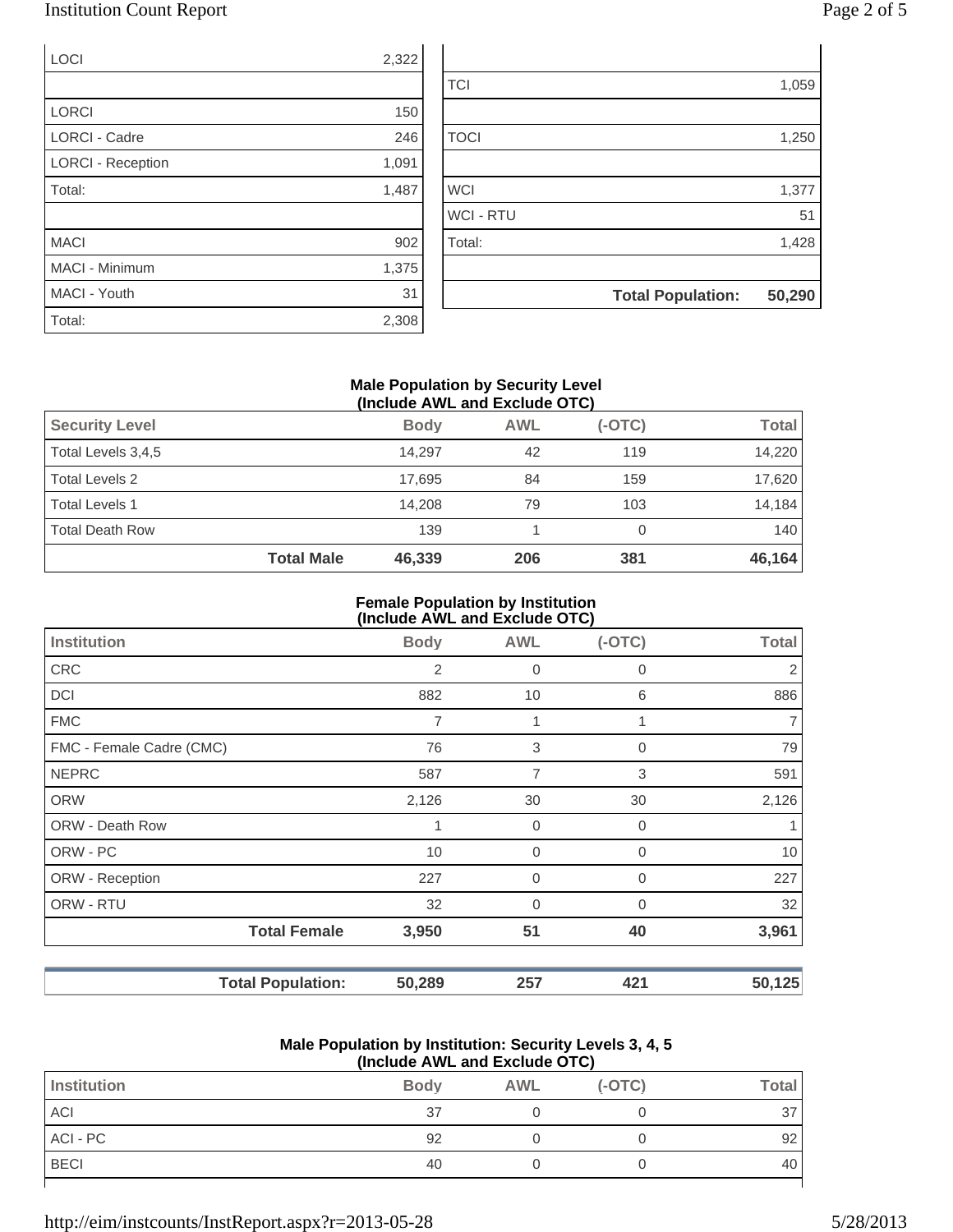# Institution Count Report Page 3 of 5

| CCI                               |                      | 14             | 1                         | 1                   | 14               |
|-----------------------------------|----------------------|----------------|---------------------------|---------------------|------------------|
| CCI - Death Row                   |                      | $\overline{4}$ | $\mathbf 0$               | $\mathsf{O}\xspace$ | $\overline{4}$   |
| CRC                               |                      | 122            | $\sqrt{2}$                | $\overline{7}$      | 117              |
| CRC - Cadre                       |                      | 233            | $\mathbf 0$               | $\mathbf 0$         | 233              |
| CRC - Reception                   |                      | 711            | $\mathbf 1$               | 8                   | 704              |
| CRC - RTU                         |                      | 93             | $\mathbf 0$               | $\mathsf{O}\xspace$ | 93               |
| <b>FMC</b>                        |                      | 13             | $\mathbf{1}$              | $\mathsf{O}\xspace$ | 14               |
| FMC - Intensive Care - Male (CMC) |                      | $\,8\,$        | $\mathbf 0$               | $\mathbf 0$         | $\,8\,$          |
| GCI                               |                      | $\hbox{9}$     | $\mathbf 0$               | $\mathsf{O}\xspace$ | $\mathsf 9$      |
| <b>LAECI</b>                      |                      | 11             | $\mathbf 1$               | $\mathsf{O}\xspace$ | 12               |
| LECI                              |                      | 2,311          | $\sqrt{5}$                | 21                  | 2,295            |
| LOCI                              |                      | 15             | $\mathbf 0$               | $\mathbf 0$         | 15               |
| LORCI                             |                      | 86             | $\ensuremath{\mathsf{3}}$ | 26                  | 63               |
| <b>LORCI - Cadre</b>              |                      | 234            | $\mathbf 0$               | $\mathbf 0$         | 234              |
| <b>LORCI - Reception</b>          |                      | 685            | $\mathbf{1}$              | $\mathbf 0$         | 686              |
| <b>MACI</b>                       |                      | 37             | $\mathbf 0$               | $\mathbf 0$         | 37               |
| MACI - Youth                      |                      | 14             | $\mathbf 0$               | $\mathbf{1}$        | 13               |
| <b>MANCI</b>                      |                      | 1,964          | $\,$ 5 $\,$               | $10$                | 1,959            |
| <b>MCI</b>                        |                      | 16             | $\mathbf 1$               | $\mathbf 0$         | 17               |
| <b>NCCI</b>                       |                      | 52             | $\mathbf 0$               | $\mathbf 0$         | 52               |
| <b>NCI</b>                        |                      | 56             | $\mathbf 0$               | 1                   | 55               |
| <b>OSP</b>                        |                      | 469            | $\mathbf{1}$              | 3                   | 467              |
| PCI                               |                      | 62             | $\sqrt{5}$                | $\mathbf 0$         | 67               |
| RCI                               |                      | 1,990          | 10                        | 13                  | 1,987            |
| <b>RICI</b>                       |                      | 34             | $\mathbf 0$               | $\mathbf{1}$        | 33               |
| SCI                               |                      | 9              | $\mathbf 0$               | $\mathbf 0$         | $\boldsymbol{9}$ |
| SOCF                              |                      | 1,284          | $\mathsf{O}\xspace$       | $\,$ 5 $\,$         | 1,279            |
| SOCF - RTU                        |                      | 64             | $\mbox{O}$                | $\mathsf{O}\xspace$ | 64               |
| <b>TCI</b>                        |                      | 985            | $\mathbf 1$               | 6                   | 980              |
| <b>TOCI</b>                       |                      | 1,192          | $\ensuremath{\mathsf{3}}$ | 5                   | 1,190            |
| WCI                               |                      | 1,300          | $\mathbf{1}$              | 11                  | 1,290            |
| WCI - RTU                         |                      | 51             | $\mbox{O}$                | $\mathbf 0$         | 51               |
|                                   | Total Levels 3, 4, 5 | 14,297         | 42                        | 119                 | 14,220           |

#### **Male Population by Institution: Security Level 2 (Include AWL and Exclude OTC)**

|                  | .           | _______    | - .      |              |
|------------------|-------------|------------|----------|--------------|
| Institution      | <b>Body</b> | <b>AWL</b> | $(-OTC)$ | <b>Total</b> |
| ACI              | 624         |            |          | 628          |
| ACI - PC         | 50          |            | 0        | 51           |
| <b>ACI - RTU</b> | 81          |            |          | 81           |
| <b>BECI</b>      | 1,547       | 12         | 21       | 1,538        |
| CCI              | 1,935       | 6          | 12       | 1,929        |
| CRC              | 91          |            | 8        | 86           |
|                  |             |            |          |              |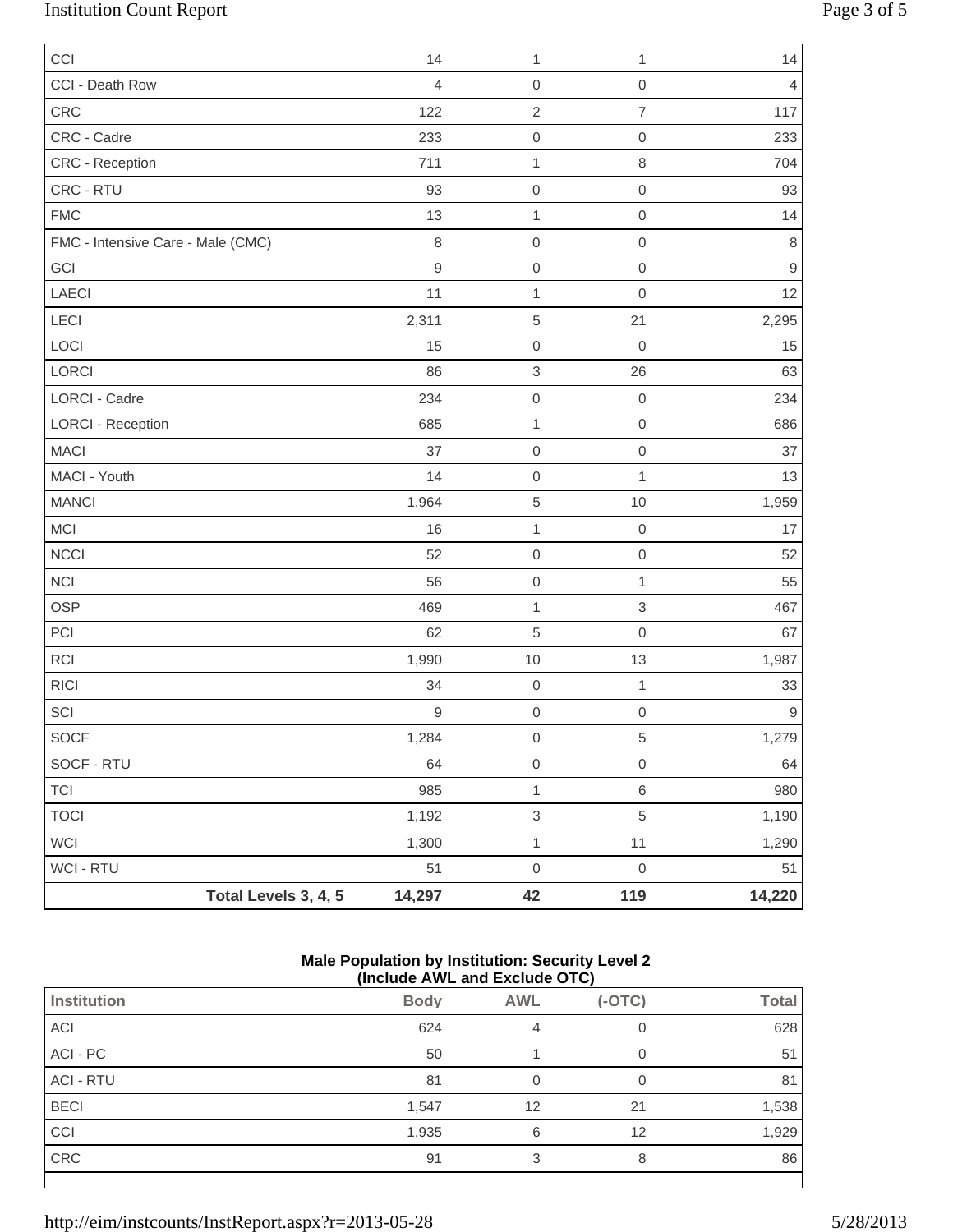# Institution Count Report Page 4 of 5

| CRC - Cadre                       |                      | 32             | $\mathbf 0$               | $\mbox{O}$          | 32             |
|-----------------------------------|----------------------|----------------|---------------------------|---------------------|----------------|
| CRC - Reception                   |                      | 234            | $\mathbf 0$               | $\sqrt{5}$          | 229            |
| CRC - RTU                         |                      | 12             | $\mbox{O}$                | $\mbox{O}$          | 12             |
| <b>FMC</b>                        |                      | 27             | $\mathbf 0$               | $\mathbf 0$         | 27             |
| FMC - Intensive Care - Male (CMC) |                      | 17             | $\mbox{O}$                | $\mbox{O}$          | 17             |
| GCI                               |                      | 834            | $\overline{4}$            | $\overline{2}$      | 836            |
| GCI - Camp                        |                      | $\mathbf{1}$   | $\boldsymbol{0}$          | $\mathsf{O}\xspace$ | 1              |
| <b>LAECI</b>                      |                      | 1,419          | $\ensuremath{\mathsf{3}}$ | 11                  | 1,411          |
| LECI                              |                      | 107            | $\mathbf{1}$              | $\mathbf 0$         | 108            |
| LOCI                              |                      | 1,338          | $\ensuremath{\mathsf{3}}$ | 12                  | 1,329          |
| LORCI                             |                      | 46             | $\overline{2}$            | $\,8\,$             | 40             |
| LORCI - Cadre                     |                      | 10             | $\mathbf 0$               | $\mathsf{O}\xspace$ | 10             |
| <b>LORCI - Reception</b>          |                      | 239            | $\mathbf 0$               | $\mbox{O}$          | 239            |
| <b>MACI</b>                       |                      | 865            | $\mbox{O}$                | $\sqrt{5}$          | 860            |
| MACI - Youth                      |                      | 17             | $\mbox{O}$                | $\mathsf{O}\xspace$ | 17             |
| <b>MANCI</b>                      |                      | 117            | $\mathbf 0$               | $\sqrt{2}$          | 115            |
| MANCI - Camp                      |                      | $\overline{4}$ | $\mathbf 0$               | $\mathbf 0$         | $\overline{4}$ |
| <b>MCI</b>                        |                      | 1,866          | $\mathsf g$               | 15                  | 1,860          |
| MCI - Camp                        |                      | $\mathbf{1}$   | $\mathbf 0$               | $\mbox{O}$          | $\mathbf{1}$   |
| NCCI                              |                      | 1,347          | $\overline{\mathcal{I}}$  | $\overline{7}$      | 1,347          |
| NCCI - Camp                       |                      | $\overline{2}$ | $\mathbf 0$               | $\mathbf 0$         | $\overline{2}$ |
| <b>NCI</b>                        |                      | 1,946          | $\,6\,$                   | 29                  | 1,923          |
| PCI                               |                      | 880            | 13                        | $\sqrt{5}$          | 888            |
| RCI                               |                      | 58             | $\mbox{O}$                | $\mbox{O}$          | 58             |
| <b>RICI</b>                       |                      | 561            | $\overline{4}$            | $\overline{7}$      | 558            |
| SCI                               |                      | 1,185          | $\,$ 5 $\,$               | 10                  | 1,180          |
| <b>TCI</b>                        |                      | 68             | $\mathbf 0$               | $\mathbf 0$         | 68             |
| <b>TOCI</b>                       |                      | 58             | $\mbox{O}$                | $\mathsf{O}\xspace$ | 58             |
| WCI                               |                      | 76             | $\mathbf{1}$              | $\mathsf{O}\xspace$ | 77             |
|                                   | <b>Total Level 2</b> | 17,695         | 84                        | 159                 | 17,620         |

#### **Male Population by Institution: Security Level 1 (Include AWL and Exclude OTC)**

|                        | (include AWL and Exclude OTC) |                |                  |              |  |
|------------------------|-------------------------------|----------------|------------------|--------------|--|
| <b>Institution</b>     | <b>Body</b>                   | <b>AWL</b>     | $(-OTC)$         | <b>Total</b> |  |
| ACI                    | 655                           | 3              | 2                | 656          |  |
| ACI - PC               | 25                            |                |                  | 25           |  |
| <b>ACI - RTU</b>       | 37                            | 0              | $\left( \right)$ | 37           |  |
| <b>BECI</b>            | 660                           |                | 10               | 657          |  |
| <b>BECI - Camp</b>     | 492                           | $\Omega$       |                  | 492          |  |
| CCI                    | 694                           | $\overline{2}$ |                  | 695          |  |
| CRC                    | 56                            | 3              | 3                | 56           |  |
| CRC - Cadre            | 8                             | $\Omega$       | $\Omega$         | 8            |  |
| <b>CRC</b> - Reception | 177                           | $\overline{2}$ |                  | 178          |  |

 $\lceil$ 

1